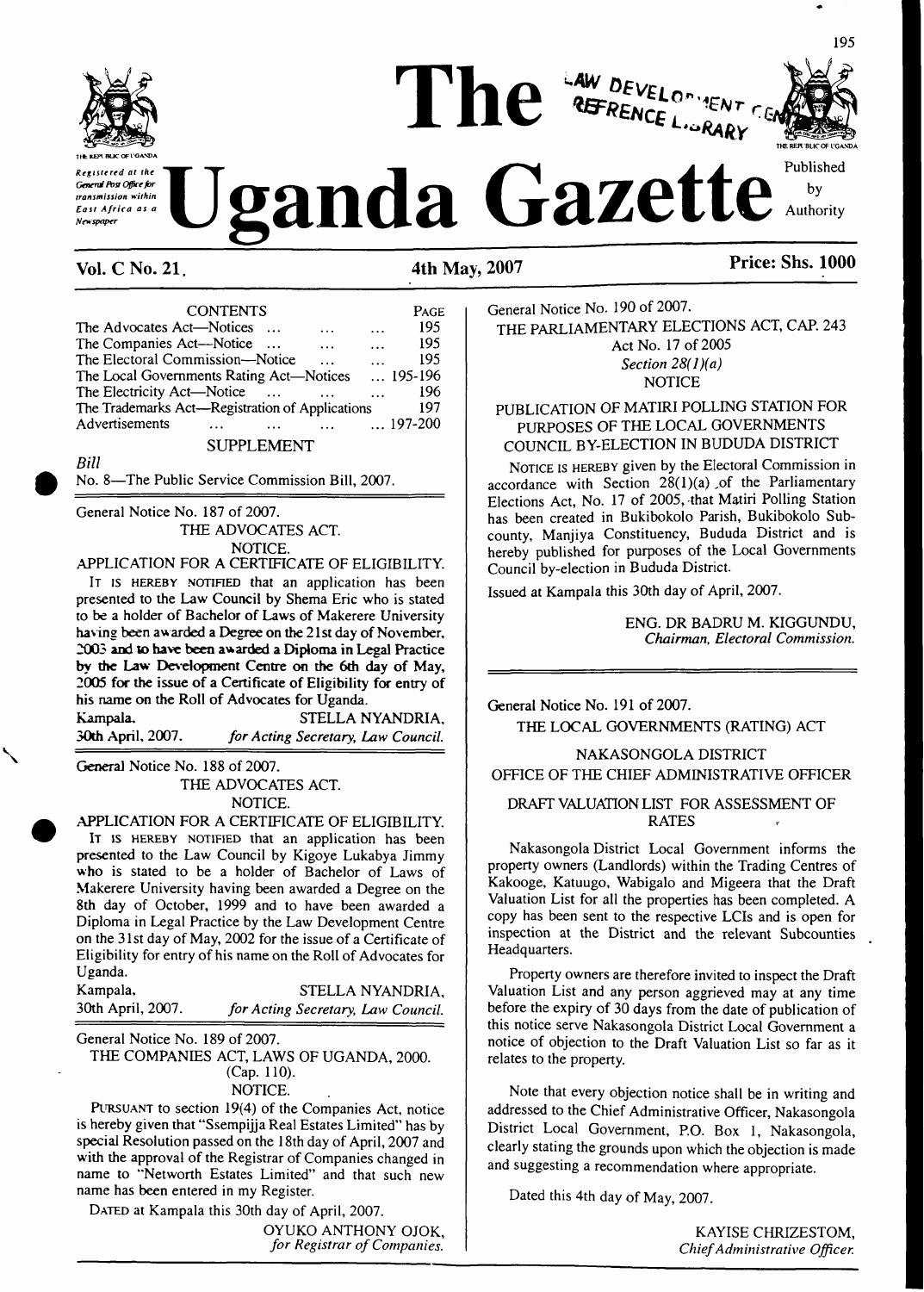# General Notice No. 192 of 2007.

# THE LOCAL GOVERNMENTS (RATING) ACT<br>
WAKISO TOWN COUNCIL WAKISO TOWN COUNCIL P.O. Box 7218, KAMPALA.

# NOTICE OF COMPLETION OF DRAFT VALUATION LIST FOR WAKISO TOWN COUNCIL

I<sup>n</sup> accordance with the Local Governments (Rating) Act, 2005, Section 14(2) the Town Clerk, Wakiso Town Council wishes to notify all property owners in the Town Council that the Draft Valuation of properties in Kayunga has been completed.

- A copy of the draft valuation list is open for inspection in the office of the Town Treasurer.
- Any person who is aggrieved by the inclusion of any property in the draft valuation list, or by any value ascribed in the draft valuation list to property or by any other statement made or omitted to be made in the draft valuation list with respect to any property, may at any time before the expiration of thirty  $(30)$  days from the date of publication of this notice, serve on Wakiso Town Council a notice of objection to the draft valuation list so far as it relates to that property. It must/shall be in writing—stating the grounds on which the objection is made and the amendments desired.

If there are no communications by the time mentioned, the valuation Court shall take/make a final decision.

Issued at Wakiso this 20th day of April, 2007.

SEBADDUKA AUTHMAN, *Principal Town Clerk.*

General Notice No. 193 of 2007.

THE LOCAL GOVERNMENTS (RATING) ACT BUSIA TOWN COUNCIL OFFICE OF THE TOWN CLERK, P.O. Box 177, BUSIA, UGANDA.

NOTICE OF COMPLETION OF DRAFT VALUATION LIST UNDER SECTIONS 11, 12 & 14

I<sup>n</sup> accordance with the provisions of the Local Governments (Rating) Act, 2005, Notice is hereby given to the general public that:-

- 1. The draft valuation list for Busia Town Council Rating Area has been completed.
- 2. A copy of the draft valuation list is available at the Council Offices for inspection for a period of thirty (30) days from the date of this advert.
- 3. A person may take a copy(ies) and extract(s) from the draft valuation list upon payment of the relevant fee.
- 4. Any person who is aggrieved by—
	- (i) the inclusion of any rateable property in the draft valuation list; or
	- (ii) any value ascribed in the draft valuation list to a rateable property or;
	- (iii) any other statement made or omitted to be made in the draft valuation list with respect to any rateable property; or
	- (iv) in the case of a building or portion of a building occupied in parts, by the valuation in the draft valuation list of that building or portion of a building as a single rateable property, may, within thirty (30) days of publication of this notice, serve notice of objection upon the local government to the draft valuation list in relation to the rateable property.

**IMPORTANT:** A person shall not be entitled to be heard by the valuation court unless he or she had lodged a notice of objection within the stipulated time.

Dated this 25th day of April, 2007.

HAROLD M. WEJULI, *Acting Town Clerk.* General Notice No. 194 of 2007.

# THE LOCAL GOVERNMENTS (RATING) ACT MBARARA MUNICIPAL COUNCIL

# NOTICE THAT A NEW VALUATION LIST HAS COME INTO FORCE

Mbarara Municipal Council informs the property owners (landlords) within its boundaries that a new valuation list has come into force, by being approved by the Minister of Local Government and will be applicable beginning with the next financial year 2007/2008. A copy has been sent to the respective divisions (Nyamitanga, Kamukuzi, Kakoba) and at Municipal Council Head Office.

Any interested property owner wishing to know rates of his/her property can check with the offices mentioned above, and be ready to start paying this coming July.

Dated this 4th day of May, 2007.

TUMWINE J. FRED, *Clerk ofthe Valuation Court.*

General Notice No. 195 of 2007. ELECTRICITY REGULATORY AUTHORITY Plot 15 Shimoni Road, Nakasero P.O. Box 10332, Kampala Tel: 341852/646, Fax: 341624, E-mail: [era@africaonline.co.ug](mailto:era@africaonline.co.ug)



# OUR MISSION:

# "PROMOTING QUALITY AND SUSTAINABLE ELECTRICITY SUPPLY AT EQUITABLE PRICES" NOTICE OF APPLICATION FOR A LICENCE FOR GENERATION AND SALE OF ELECTRICITY

The Electricity Regulatory Authority (ERA) has under section 33 of the Electricity Act 1999, Cap 145, received an Application for a License from Jacobsen Electro AS for generation and sale of electricity.

Jacobsen Electro AS intends to generate and sale electricity to the main grid from a site located at Namanve Industrial Area. Interested persons are invited to obtain details of the project from the following addresses below:

> Electricity Regulatory Authority 15, Shimoni Road, Nakasero, P.O. Box 10332 Kampala Tel: 041 4 341 852/4 341 646 Fax: 041 4 341 624 E-mail: [era@africaonline.co.ug](mailto:era@africaonline.co.ug)

Under Section 35 of the Electricity Act 1999, Cap 145, the Electricity Regulatory Authority hereby invites directly affected parties and local authorities in the areas affected by the project to make comments and lodge objections (if any) on the notice to the Authority within thirty (30) days. Interested parties must therefore submit their written comments, objections or interests by recorded delivery to the ERA Offices by 4.30pm on Wednesday, 23rd May, 2007 for the attention of:

# THE SECRETARY ELECTRICITY REGULATORY AUTHORITY ERA HOUSE, 15, SHIMONI ROAD, NAKASERO KAMPALA.

**NOTE:** THE AUTHORITY APPEALS TO ALL ELECTRICITY SECTOR STAKEHOLDERS TO TAKE NOTICE OF THE ABOVE. *Monday, 23rd April, 2007*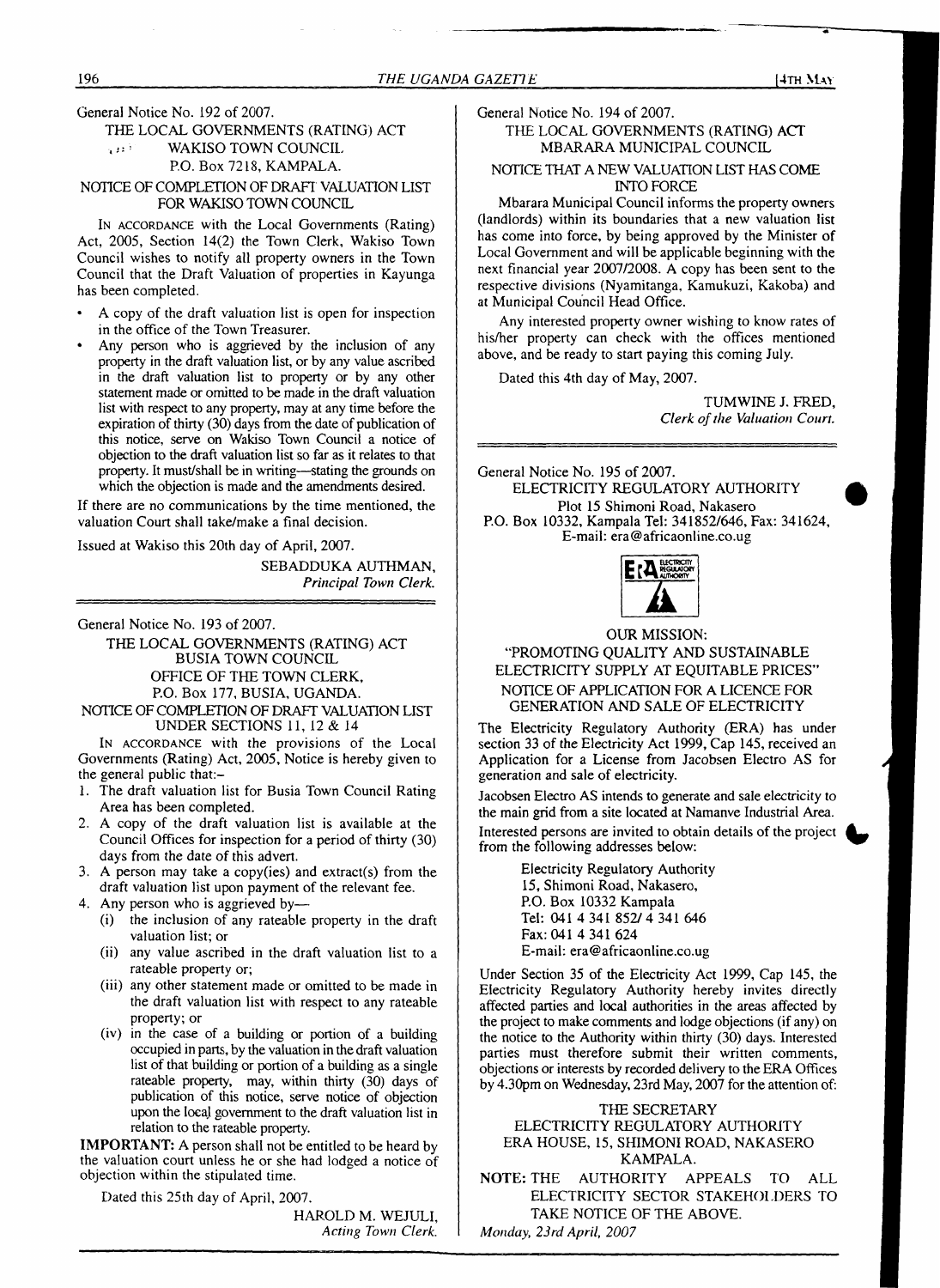# THE TRADE MARKS ACT.<br>(Cap. 83). NOTICE.

NOTICE IS HEREBY GIVEN that any person who has grounds to oppose the registration of any of the marks advertised herein may within sixty days from the date of this *Gazette,* lodge a Notice of opposition on Trade Mark Form No. 6 together with a fee of Shs. 4000 in case of National applicants or US\$ 250 in case of Foreign applicants. The period of lodging Notice of opposition may be extended in suitable cases by the Registrar as he thinks fit upon such terms as he may direct. Formal opposition should not be lodged until after reasonable notice has been given by letter to the applicant so that he may have an opportunity to with draw his application before the expense of opposition proceedings is incurred. Failure to give such notice will be taken into account in considering any application by the opponent for an order for costs if the opposition is uncontested by the applicant. Representations of the marks herein advertised can be inspected at the office of the Registrar of Trade Marks, Amamu House, Plot No. 5B George Street, P.O. Box 6848, Kampala.

(21) Application No. 29841 in Part "A". (52) Class 33. (54)



- 153) *Disclaimer* Registration of this Trademark shall give <sup>i</sup> no right to the exclusive use of the word "WHISKY" except as represented.
- (59)
- $(64)$
- (57) *Nature ofgoods—* Alcoholic beverages.
- (73) *Name of applicant —* Mega Foods & Beverages International Limited.
- (77) *Address—* P.O. Box 707, Kampala. (74)
- (22) *Date offiling application—* 30th April, 2007.
- (21) Application No. 29840 in Part "A".
- 

(52) Class 33. (54)



- (53) *Disclaimer* Registration of this Trademark shall give no right to the exclusive use of the word "VODKA" except as represented.
- (59)  $(64)$
- (57) *Nature ofgoods—* Alcoholic beverages.
- (73) *Name of applicant —* Mega Foods & Beverages International Limited.
- (77) *Address—* P.O. Box 707, Kampala.
- (22) *Date offiling application—* 30th April, 2007.
- (21) Application No. 29839 in Part "A".
- $(52)$  .  $(52)$ **XV»'**





- (53) *Disclaimer* Registration of this Trademark shall give no right to the exclusive use of the word "GIN" except as represented.
- (59)  $(64)$

 $(53)$  $(59)$  $(64)$ 

- (57) *Nature ofgoods—* Alcoholic beverages.
- (73) *Name of applicant —* Mega Foods & Beverages International Limited.
- (77) *Address—* P.O. Box 707, Kampala. (74)
- (22) *Date offiling application—* 30th April, 2007.
	-

(21) Application No. 29300 in Part "A". (52) Class 29. (54)



- (57) Nature of goods— Dairy products.
- (73) *Name ofapplicant* Nirma Food & Dairy Industries (U) Limited.
- (77) *Address—* P.O. Box 6401, Kampala.
- (74) (22) *Date offiling application—* 6th November, 2006.

Kampala, MERCY KYOMUGASHO K. NDYAHIKAYO, 2nd May, 2007. *Assistant Registrar of Trade Marks.*

# **ADVERTISEMENTS**

THE REGISTRATION OF TITLES ACT. (Cap. 230). NOTICE. ISSUE OF SPECIAL CERTIFICATE OF TITLE.

Busiro Block 511 Plot 20 at Kamunyi.

NOTICE IS HEREBY GIVEN that after the expiration of one month from the publication hereof, <sup>1</sup> intend to issue in the names of Frederick Lwamunda Luswata, a special Certificate of Title under the above Block and Plot, the Certificate of Title which was originally issued having been lost.

Kampala SAM TAYEBWA, 20th April, 2007. *forAg. Commissionerland Registration.*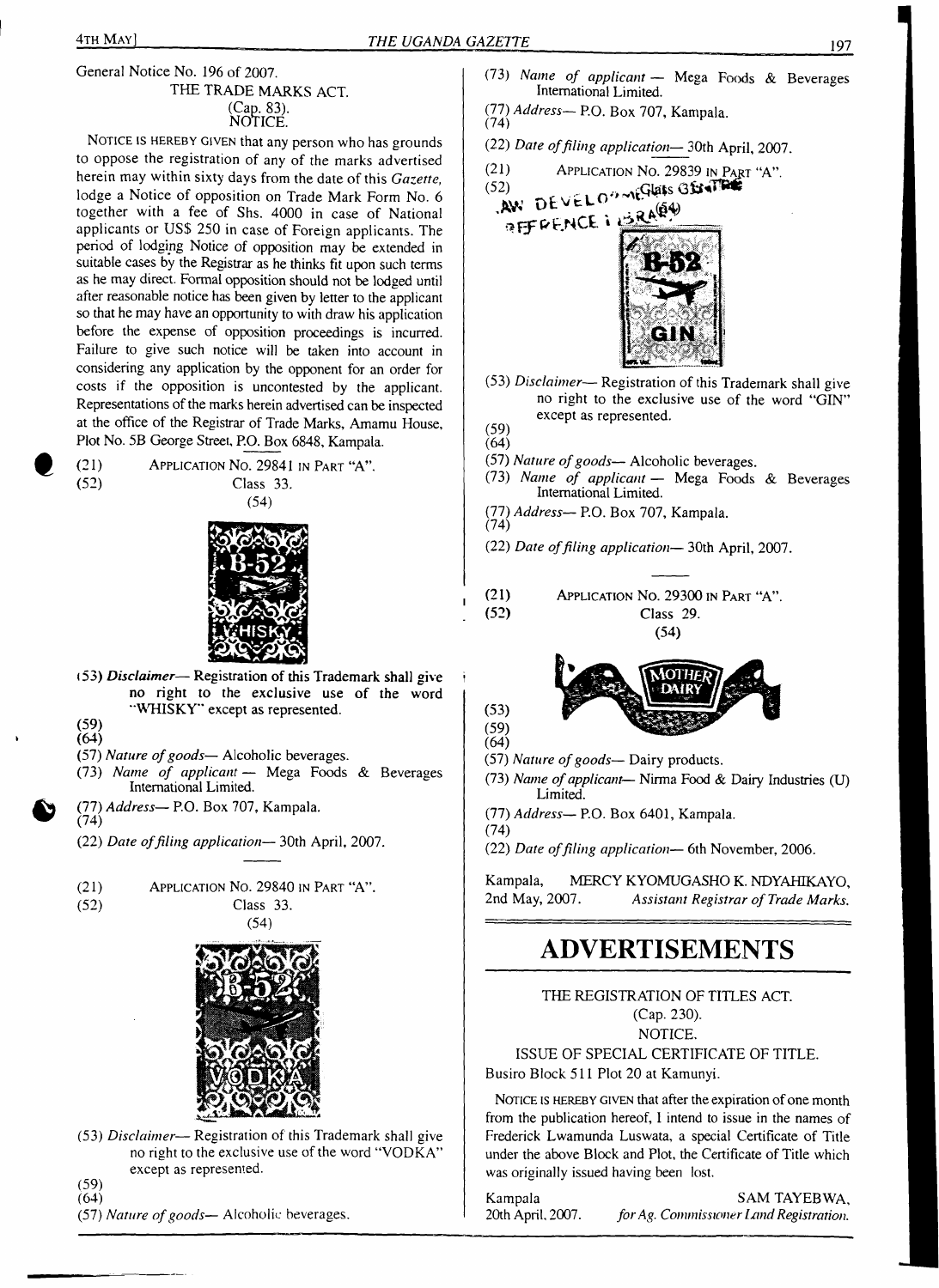# THE REGISTRATION OF TITLES ACT.

# (Cap. 230). NOTICE.

# ISSUE OF SPECIAL CERTIFICATE OF TITLE.

Kyadondo Block 253 Plots 311 at Lukuli.

NOTICE IS HEREBY GIVEN that after the expiration of one month from the publication hereof, I intend to issue in the names of David Byatike Matovu P.O. Box 14163, Mengo, a special Certificate of Title under the above Block and Plot, the Certificate of Title which was originally issued having been lost.

Kampala, DIANA BONABANA, 2nd May, 2007. *forAg. Commissioner Land Registration.*

# THE REGISTRATION OF TITLES ACT. (Cap. 230).

# NOTICE.

# ISSUE OF SPECIAL CERTIFICATE OF TITLE.

Kyaggwe Block 236 Plot 105, Area: 8.0 Acres at Matale.

NOTICE IS HEREBY GIVEN that after the expiration of one month from the publication hereof, I intend to issue in the names of Kasalina Erina Zawedde of P.O. Box 7051, Kampala, a special Certificate of Title under the above Block and Plot, the Certificate of Title which was originally issued having been lost.

Mukono, CHRISTINE NAMIREMBE KATENDE, 27th April, 2007. *forAg. Commissioner Land Registration.*

# THE REGISTRATION OF TITLES ACT. (Cap. 230).

# NOTICE.

# ISSUE OF SPECIAL CERTIFICATE OF TITLE.

Busiro Block 383 Plot 424, 0.15 at Kitende.

NOTICE IS HEREBY GIVEN that after the expiration of one month from the publication hereof, I intend to issue in the names of Yozefina Nakibuka of P.O. Box 71411, Kampala, a special Certificate of Title under the above Block and Plot, the duplicate Certificate of Title which was originally issued having been lost.

Kampala, G.K MPAKA, 16th April, 2007. *forAg. Commissioner Land Registration.*

# THE REGISTRATION OF TITLES ACT.

### (Cap. 230).

# NOTICE.

# ISSUE OF SPECIAL CERTIFICATE OF TITLE.

# Gomba Block 266 Plot 33, Land at Golalui.

NOTICE IS HEREBY GIVEN that after the expiration of one month from the publication hereof, I intend to issue in the names of Shiekh Abdulahaman Mivule and Abdulahaman Takuba, a special Certificate of Title under the above Block and Plot, the duplicate Certificate of Title which was originally issued having been lost.

Kampala, DDAMULIRA AHMED, 4th July, 2006. *forAg. Commissioner Land Registration.*

# IN THE HIGH COURT OF UGANDA HOLDEN AT KAMPALA

PROBATE AND ADMINISTRATION CAUSE NO. 297 OF 2007

In the matter of the estate of the Late Augustine Luwalira (deceased) of Bukuluugi Zone, Masanafu, Rubaga Division, Kampala District

and

In the matter of Application for Letters of Administration by Nakiwewa Namukasa, Hasifa Nakamanya and Maliko Bakaluba Kiyimba (Children)

To whom it may concern

Take notice that an application for Letters of Administration to the estate of the Late Augustine Luwalira has been lodged in this Court by Nakiwewa Namukasa, Hasifa Nakamanya and Maliko Bakaluba Kiyimba (Children) of the said deceased.

This Court will proceed to grant the same if no caveat is lodged in this Court within fourteen days from the date of publication of this Notice, unless cause be shown to the contrary.

Dated at Kampala, this 12th day of March, 2007.

A. O. ARUTU, *Registrar.*

# IN THE HIGH COURT OF UGANDA AT KAMPALA (FAMILY DIVISION)

# ADMINISTRATION CAUSE NO. 591 OF 2007

In the matter of the estate of the Late Ndiwalana Drake Fred

and

In the matter of an Application for Letters of Administration by Ndiwalana Elizabeth, Namiiro Doris and Nakibinge Duncan (daughters and son of the deceased)

# NOTICE OF APPLICATION

# TO **WHOM IT MAY CONCERN**

Take notice that an application for Letters of Administration to the estate of the Late Ndiwalana Drake Fred has been lodged in this Court by Ndiwalana Elizabeth, Namiiro Doris and Nakibinge Duncan (daughters and son of the said deceased).

This Court will proceed to grant the same if no caveat is lodged with the Chief Registrar of the High Court of Uganda at Kampala within fourteen (14) days from the date of publication of this Notice, unless cause is shown to the contrary.

Dated at Kampala, this 26th day of April, 2007.

ROY BYARUHANGA. *Registrar.*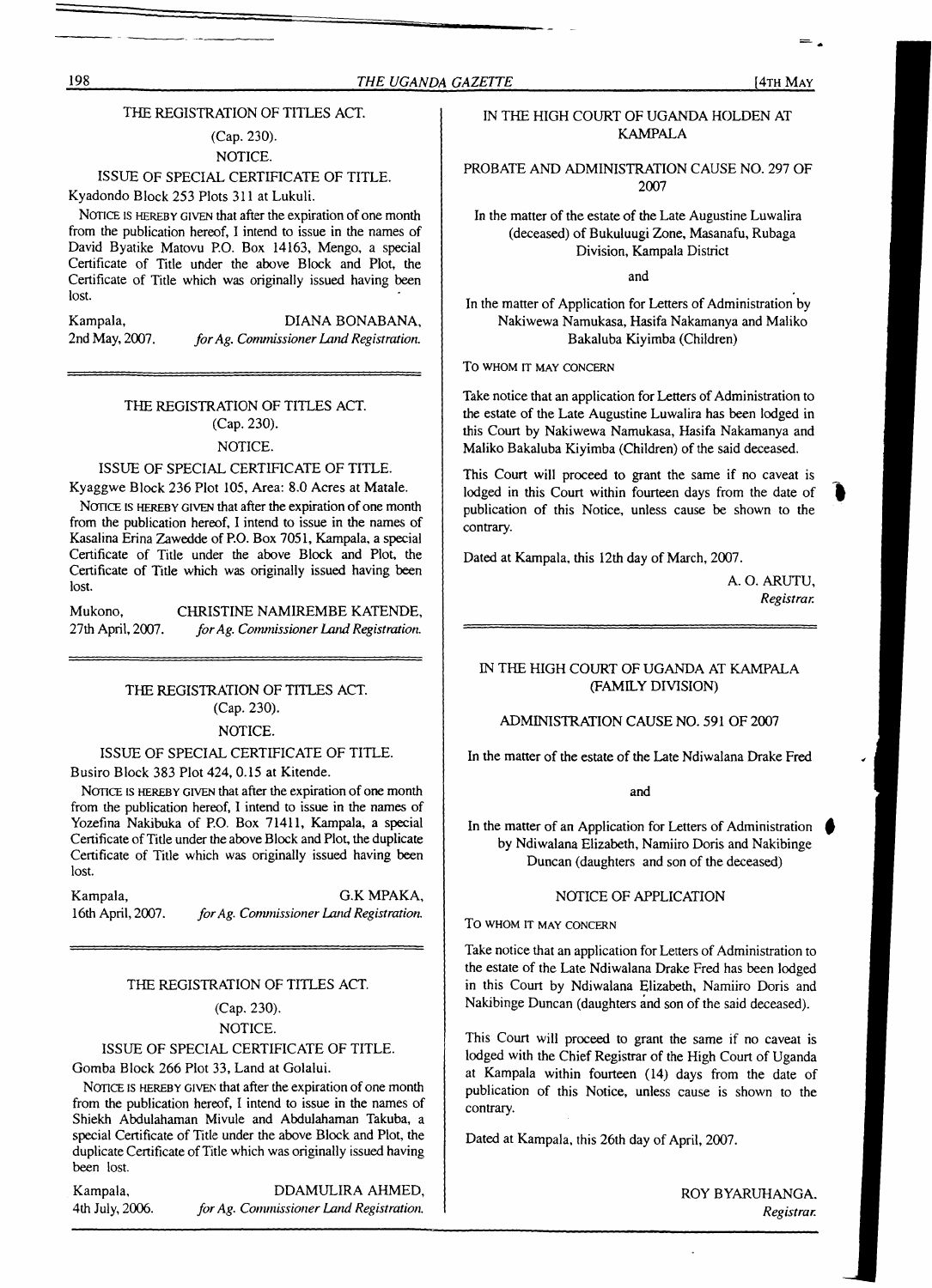# THE REGISTRATION OF TITLES ACT. (Cap. 230).

# NOTICE.

# ISSUE OF SPECIAL CERTIFICATE OF TITLE.

Kibuga Block 14 Plot 730 at Najjanankumbi.

NOTICE IS HEREBY GIVEN that after the expiration of one month from the publication hereof, I intend to issue in the names of Nekemeya Sebuliba, a special Certificate of Title under the above Block and Plot, the Certificate of Title which was originally issued having been lost.

Kampala, TAYEBWA SAM, TAYEBWA SAM, 25th April, 2007. for Ag. Commissioner Land Registration. 25th April, *2QD1. forAg. Commissioner Land Registration.*

# IN THE CHIEF MAGISTRATE'S COURT OF MUBENDE AT MUBENDE

# MISCELLANEOUS CAUSE NO. 70 OF 2006

IN THE MATTER OF THE MONEY LENDERS ACT CAP. 273

## AND

# IN THE MATTER OF THE MONEY LENDERS (LICENCE AND CERTIFICATES) RULES

AND

# IN THE MATTER OF AN APPLICATION FOR A MONEY LENDERS CERTIFICATE BY BAYPORT FINANCIAL SERVICES UGANDA LIMITED

# NOTICE OF APPLICATION

Notice is hereby given to the general public that this Court shall be moved on the 25th day of May, 2007 at 9:00 a.m. or soon thereafter as counsel for the applicant can be heard upon the application for a grant of a Money Lenders Certificate authorising BAYPORT FINANCIAL SERVICES UGANDA LIMITED to carry on business as money lenders in Mubende District under the name and style of BAYPORT FINANCIAL SERVICES UGANDA LIMITED for the year 2007.

Any person(s) desirous of supporting or opposing this application should appear at the hearing in person or by an advocate for that purpose. Provided such person(s) serves A.F. Mpanga Advocates, 9th Floor Workers' House, <sup>1</sup> Pilkington Road, P.O. Box 1520, Kampala notice of his/her intention to do so. The notice must state the name and address of the person or their advocates and the grounds in support or objection to the application to reach the above mentioned not later than the 16th day of May, 2007.

Dated at Mubende this 26th day of April, 2007.

BAKER P. RWATOORO,

*ChiefMagistrate.*

# IN THE CHIEF MAGISTRATE'S COURT OF MBALE AT MBALE

# MISCELLANEOUS CAUSE NO. 103 OF 2006

IN THE MATTER OF THE MONEY LENDERS ACT CAP. 273

# AND

# IN THE MATTER OF THE MONEY LENDERS (LICENCE AND CERTIFICATES) RULES

AND

# IN THE MATTER OF AN APPLICATION FOR A MONEY LENDERS CERTIFICATE BY BAYPORT FINANCIAL SERVICES UGANDA LIMITED

# NOTICE OF APPLICATION

Notice is hereby given to the general public that this Court shall be moved on the 25th day of May, 2007 at 9:00 a.m. or soon thereafter as counsel for the applicant can be heard upon the application for a grant of a Money Lenders Certificate authorising BAYPORT FINANCIAL SERVICES UGANDA LIMITED to carry on business as money lenders in Mbale District under the name and style of BAYPORT FINANCIAL SERVICES UGANDA LIMITED for the year 2007.

Any person(s) desirous of supporting or opposing this application should appear at the hearing in person or by an advocate for that purpose. Provided such person(s) serves A.F. Mpanga Advocates, 9th Floor Workers' House, <sup>1</sup> Pilkington Road, P.O. Box 1520, Kampala notice of his/her intention to do so. The notice must state the name and address of the person or their advocates and the grounds in support or objection to the application to reach the above mentioned not later than the 16th day of May, 2007.

Dated at Mbale this 25th day of April, 2007.

*ChiefMqgisyate .*

# DEED POLL

KNOW YEE ALL MEN by this Deed Poll that I Rehema Ndagire ofP.O. Box 4463, Kampala formerly known as Farida Babirye a citizen of Uganda absolutely renounce and abandon the use of my said former name of Farida Babirye.

And in pursuance of such change of name as aforesaid, I hereby declare that I shall at all times hereinafter in all records, deeds and instruments in writing and in all actions and proceedings, dealings and transactions and upon all occasions whatsoever, when my names shall be required or used, sign and style myself by the names of Rehema Ndagire in lieu of my former names of Farida Babirye now renounced and abandoned.

And I hereby authorise all persons at all times to designate and address me by my assumed names of Rehema Ndagire.

In witness whereof I have hereunto signed and subscribed my names of Rehema Ndagire for the said names of Farida Babirye.

Dated at Kampala this 2nd day of May, 2007.

Signed by the said Rehema Ndagire.

REHEMA NDAGIRE, *Renounces*